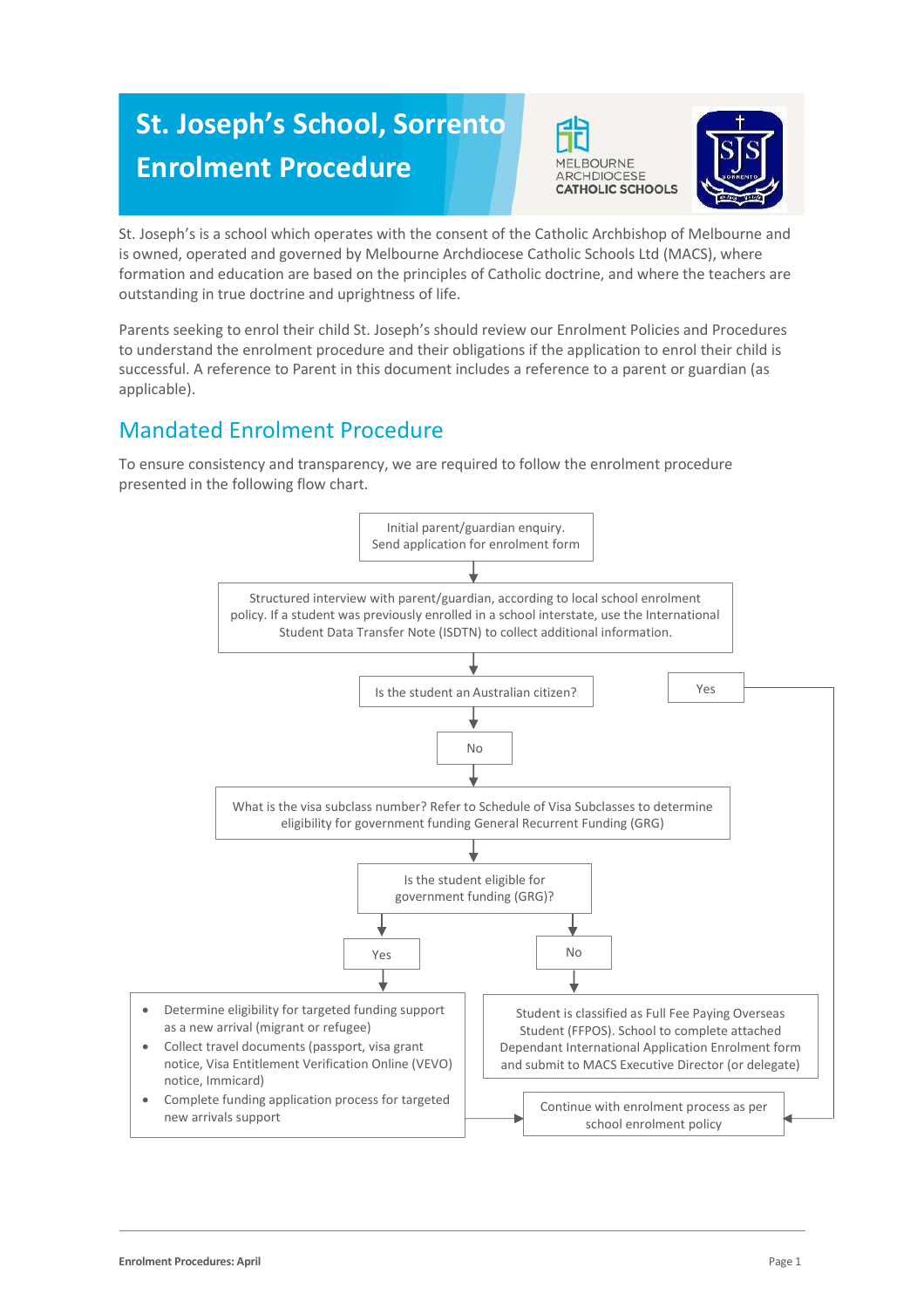# **Children under the minimum school entry age and pre-Prep programs**

#### *Exemption for enrolment under minimum school entry age*

Under the *Education and Training Reform Act 2006*, schooling is compulsory for students aged between 6 and 17 years unless an exemption from attendance has been granted. Victorian children are eligible to commence school if they are **5 years of age on 30 April** in the year they start school. If a parent/guardian is seeking to enrol their child in a school at a younger age, a minimum age exemption is required. Exemptions are the exception rather than the norm and will only be granted when commencement of formal education is deemed to be in the child's best interests. Enrolment can only proceed with written approval by the MACS Executive Director (or the delegate of the MACS Executive Director) subject to the following Minimum Age Exemption Application Criteria:

#### *Minimum Age Exemption Application Criteria*

- 1. Suitable academic ability as evidenced by cognitive assessment documenting a  $\geq$  130 Full Scale IQ (2 standard deviations or more above the mean).
- 2. Evidence of enrolment in formal schooling and attendance for more than one term at an interstate or overseas school (not pre-school), and transfer documentation including evidence of appropriate academic achievement.
- 3. The student will be aged at least 4 years 6 months on or before 30 April in the year they commence school as evidenced by a birth certificate or passport (in addition to meeting criteria 1 or 2).
- 4. Evidence from childcare, kindergarten, allied health or other relevant professionals that support early age entry and the detrimental impacts to the longer term interests of the child were they not to attend school.

To apply for a minimum age exemption application:

- 1. The parent/guardian should contact the Principal to seek advice about the minimum age exemption procedure. Note additional support (e.g. an interpreter) can be provided upon request.
- 2. The Principal will determine if there is sufficient evidence to meet the aforementioned Minimum Age Exemption Application Criteria.
- 3. The Principal will submit an application to the MACS Executive Director for approval by the Executive Director or a delegate. The application should include:
	- minimum Age Exemption Application form
	- supporting letter from the parent(s)/guardian(s) requesting an exemption for enrolment under minimum school entry age
	- supporting documentation from appropriate health or educational professionals detailing cognitive assessment results (IQ at or above 130) and substantive reasons for early school entry
	- if relevant, evidence of enrolment in formal schooling and attendance for more than one term at an interstate or overseas school (not pre-school), and transfer documentation including evidence of appropriate academic achievement (e.g. school report).

#### *Pre-Foundation programs*

These Procedures do not support the promotion of pre-Prep/Foundation programs which provide two years of schooling at the Foundation level. Indeed, repetition of a school year at any level has not been proven to create the opportune conditions for future learning development, is often detrimental to future progress and not recommended. A child's perceived lack of 'readiness' for school in the Foundation year may be caused by developmental needs, which would be better identified and addressed through flexible arrangements that cater for the needs of every child from the point of school entry, i.e. the Foundation year.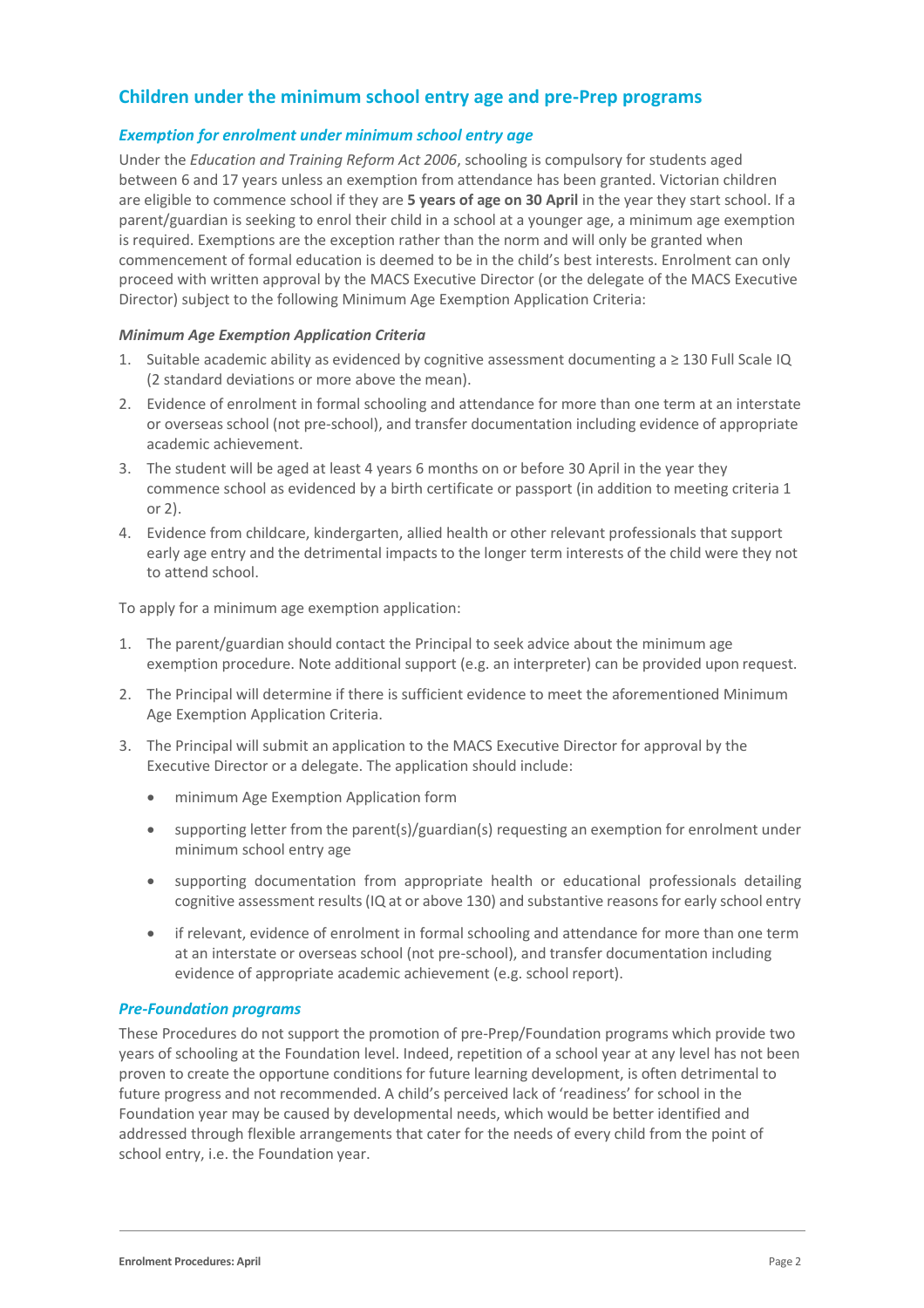#### *Enrolment of students with additional learning needs*

We welcome parents who wish to enrol a child with additional learning needs and explore available options to fully understand and accommodate the child's needs. The procedure for enrolling students with additional learning needs should be the same as that for enrolling any student. There is collaboration between primary and secondary MACS schools to ensure coordination and consistency of policy and procedures. We are required to comply with the relevant Australian and Victorian government legislation when considering the enrolment of a child with additional learning needs.

#### *Enrolment of students from interstate*

When enrolling students whose previous school was interstate, we use the protocols of the Interstate Student Data Transfer Note (ISDTN). This is a mandatory requirement of the Australian Government. It is the responsibility of the enrolling school to initiate and manage this procedure, and be sensitive to parent/student consent requirements for the provision of information. All relevant documents and information are available at the Education Council's website [www.educationcouncil.edu.au/EC-](http://www.educationcouncil.edu.au/EC-Reports-and-Publications/EC-ISDTN/EC-ISDTN---Non-Gov-Schools.aspx)[Reports-and-Publications/EC-ISDTN/EC-ISDTN--](http://www.educationcouncil.edu.au/EC-Reports-and-Publications/EC-ISDTN/EC-ISDTN---Non-Gov-Schools.aspx)

#### *Dependent Full-Fee Paying Overseas Students*

Parents who are studying, or planning to study, in Victoria and wish to enrol their child as a full-fee paying overseas student (FFPOS) are to refer to the Dependent Full-Fee Paying Overseas Students (FFPOS) Application which explains the application procedure and requirements and the relevant visa classes that apply.

## **Relevant legislation to be considered when enrolling students in MACS schools**

#### *Education and Training Reform Regulations 2017 (Vic.)*

The regulations require a registered school to have a clearly defined enrolment policy that complies with all applicable state and Commonwealth laws. The Principal must be familiar with the relevant provisions of this legislation and Enrolment Policy and, as appropriate, ensure application of this Enrolment Policy.

#### *Equal Opportunity Act 2010 (Vic.)*

This legislation prohibits discrimination by an educational authority against a person in deciding who should be admitted as a student, in the terms on which the authority admits a person as a student, or by refusing or failing to accept the person's application for admission as a student. However, an exception is provided for an educational authority that operates an educational institution wholly or mainly for students of a particular sex, religious belief, age or age group, such that it may exclude from that institution people who are not of the particular sex, religious belief, age or age group. All other discrimination in enrolment of students is prohibited.

#### *Disability Discrimination Act 1992 (Cth)*

Under this legislation, discrimination based on disability is unlawful. It applies to school authorities and their employees. The definition of disability is broad and includes physical, intellectual, psychiatric, sensory, and neurological or learning disability, as well as physical disfigurement and the presence in the body of a disease-causing organism.

Relevant for enrolments, it is unlawful for an educational authority to discriminate against a person on the ground of the person's disability, or a disability of any of the person's associates, by refusing or failing to accept the person's application for admission as a student, or in the terms and conditions on which it is prepared to admit the person as a student.

However, it is not unlawful to refuse or fail to accept a person's application for admission as a student in an educational institution where the person, if admitted as a student by the educational authority, would require services or facilities that are not required by students who do not have a disability and the provision of which would impose unjustifiable hardship on the educational authority.